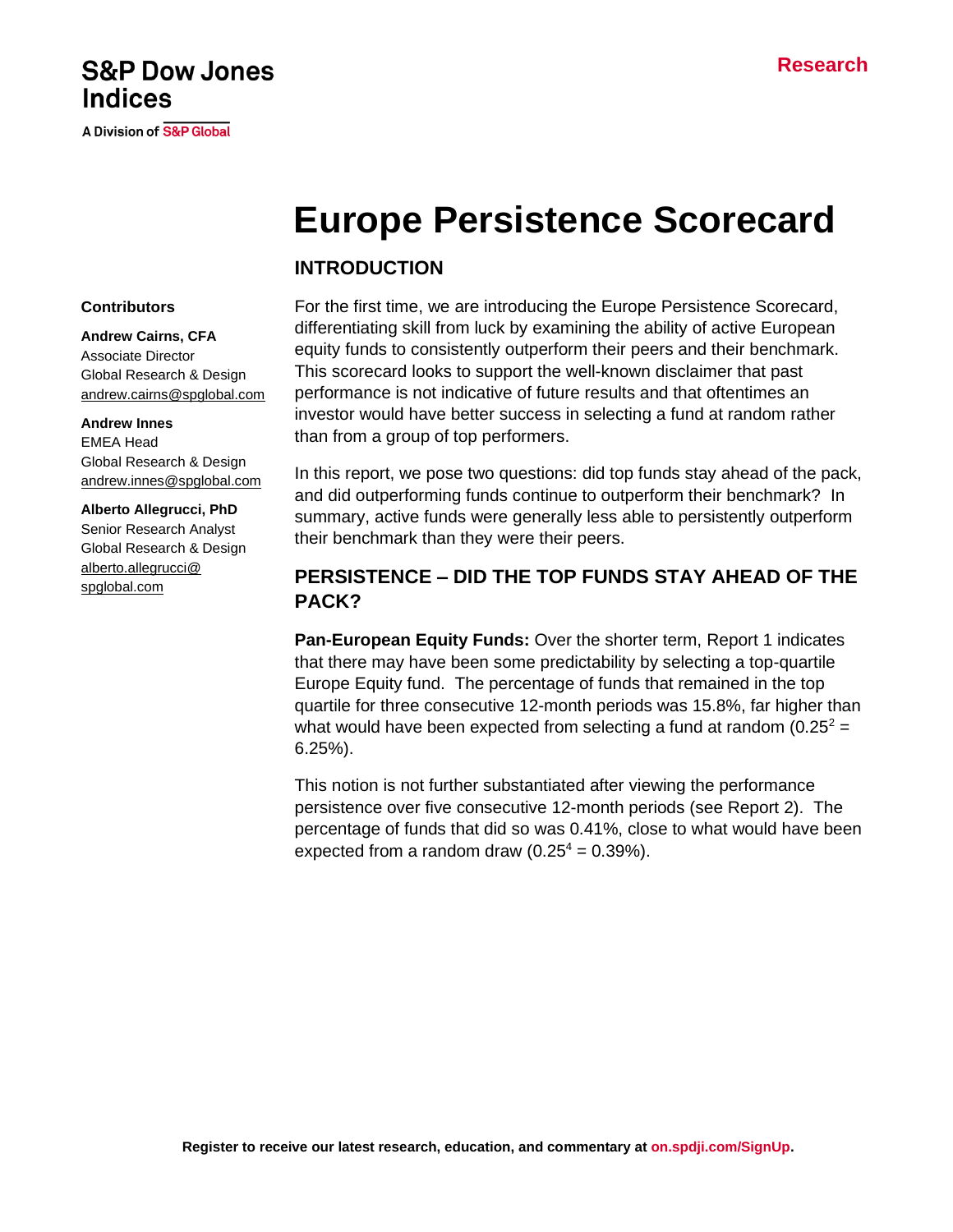

**Exhibit 1: Percentage of European Equity Funds Consecutively Remaining in Top Quartile**

Source: S&P Dow Jones Indices LLC, Morningstar. Based on funds performing in top quartile of respective category in 2016 calendar year. Data as of Dec. 31, 2020. Past performance is no guarantee of future results. Chart is provided for illustrative purposes.

A similar picture is evident when observing the persistence of funds remaining in the top half of their fund category group. From Report 2, the percentage of funds that remained in the top half for four more years was 5.14%; this is lower than what would be expected from selecting a fund at random. The probability of that fund remaining in the top half for four consecutive years is  $0.5<sup>4</sup> = 6.25$ %.

However, when measuring performance over longer windows (rather than measuring persistence over more consecutive periods), the transition matrices in Report 3 and 5 again show evidence that supports persistence. 41.3% of top quartile European funds repeated their ability to position in the top quartile when observing two consecutive three-year windows, and up to 42.0% did so when observing five-year windows.

**Other Equity Funds in Europe:** From the remaining five equity fund categories, Global Equity, U.S. Equity, and U.K. Equity also displayed a higher degree of persistence of funds remaining in the top quartile for three consecutive 12-month periods than would otherwise be expected from a random selection. However, only Global Equity and U.K. Equity funds demonstrated a better-than-random persistence on the same basis over five consecutive 12-month periods. Strikingly, none of the funds in Eurozone Equity, Emerging Markets Equity, or U.S. Equity were able to deliver five consecutive topquartile rankings.

## **FLEETING ALPHA – DID OUTPERFORMING FUNDS CONTINUE TO BEAT THEIR BENCHMARK?**

**Pan-European Equity Funds:** Over the initial three-year period ending Dec. 31, 2017, 45% of European Equity funds beat the benchmark. Of these funds, 13%, 7%, and 6% went on to consecutively beat their benchmark in 2018, 2019, and 2020 respectively.

To avoid the risk of drawing conclusions from a single time period, Report 8 analyzes the persistence of outperformance on average over rolling quarters. In total, Report 7, which shows the outperformance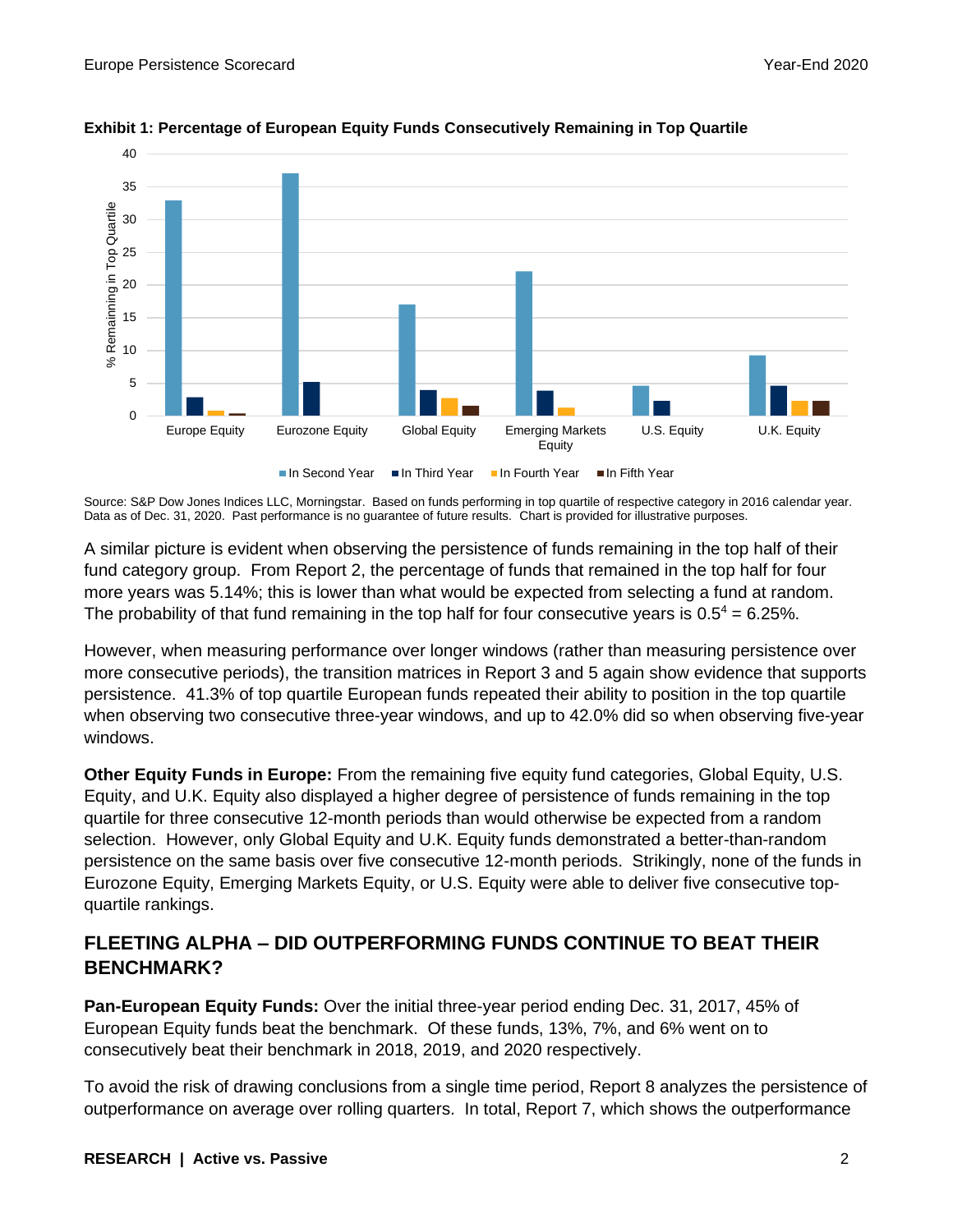of Europe Equity funds over three consecutive 12-month periods, is run for 17 quarters and the average of these results are displayed in Report 8. Again, Europe Equity funds fail to show outperforming funds were persistently able to maintain their outperformance. Only 6.2% of outperforming funds in this category were able to beat the benchmark for three consecutive years, highlighting the difficulties funds face to stay at the top, and that picking a fund based on past performance is not likely to be a consistent winning strategy.

**Other Equity Funds in Europe:** U.K. Equity featured funds with the strongest ability to consistently beat their benchmark. Over the initial three-year period ending Dec. 31, 2017, 47% of U.K. Equity funds beat their benchmark. Of these funds, 22% went on to consecutively beat the benchmark in 2018, 2019, and 2020. This level of consistent outperformance against the benchmark can be considered an outlier when compared with the quarterly rolling average performance. Only 8.8% of outperforming U.K. Equity funds were able to beat the benchmark for three consecutive years.

Over the long run, Report 8 highlights that an active fund manager has no better chance at consistently beating the benchmark than through luck alone. In fact, the percentage of outperforming funds that were able to beat the benchmark for three consecutive years is far below what would be expected from a random draw, assuming a 50% chance of outperformance e.g.  $0.5^3 = 12.5$ %.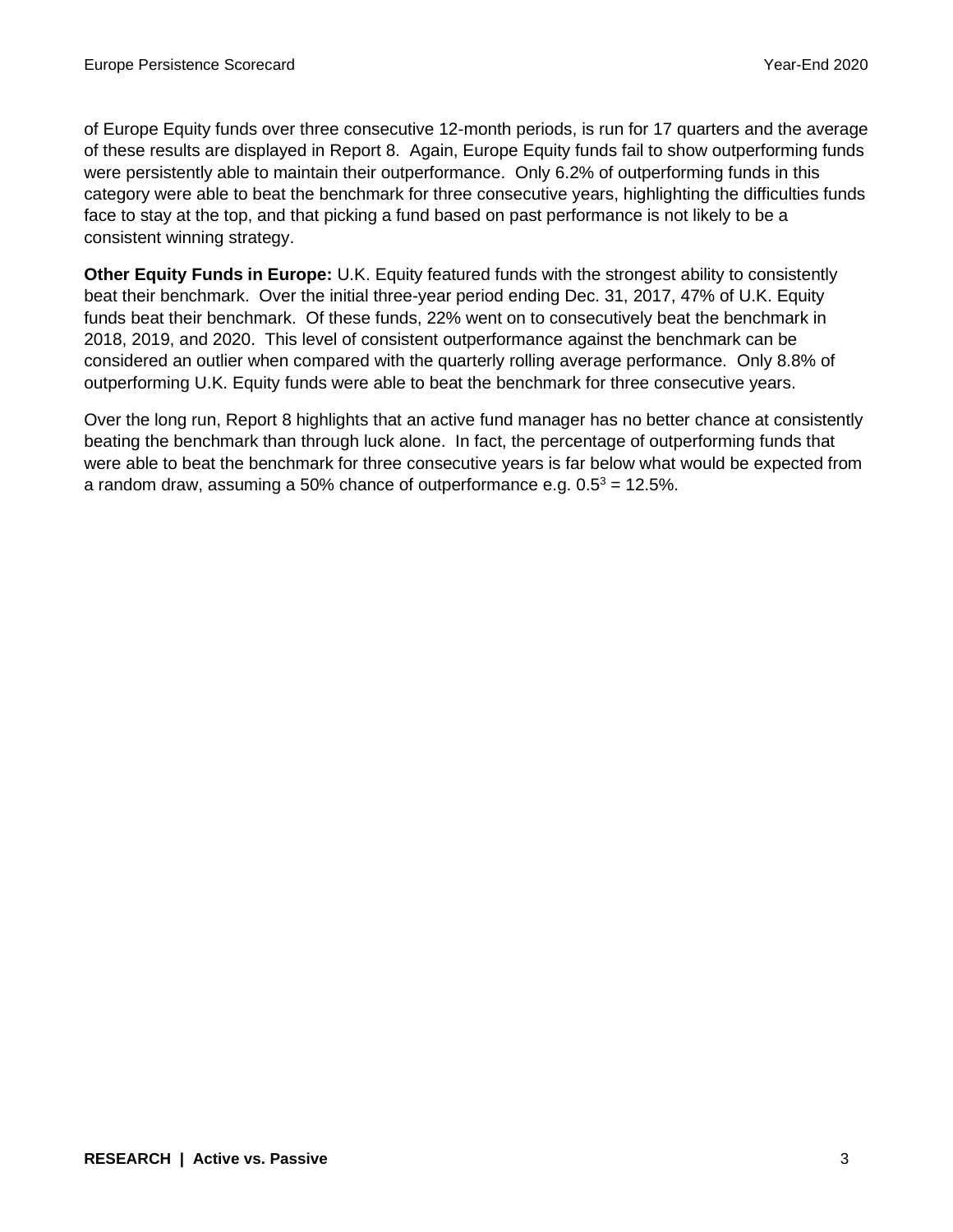## **ABOUT THE PERSISTENCE SCORECARD**

The phrase "past performance is no guarantee of future results" (or some variation thereof) can be found in the fine print of most mutual fund literature. Yet many investors and advisors consider past performance and related metrics to be important factors in fund selection. So does past performance really matter?

To answer this question, Reports 1-6 track the degree to which historical relative performance is predictive of future relative performance. The scorecard highlights performance persistence over three and five consecutive 12-month periods and two non-overlapping three- and five-year periods.

Reports 7,8, and 9 showcase the degree to which outperforming funds from one period continue to beat their benchmarks thereafter. Specifically, we first identify funds that beat their benchmarks, based on three-year annualized returns. We then examine whether these funds (the "winners") can continue to outperform during each of the following three one-year periods.

Report 8 covers the period from Dec. 31, 2010, to Dec. 31, 2020. On a quarterly basis beginning on Dec. 31, 2010, we compute the trailing three-year annualized returns for each fund in our universe, as well as for their benchmarks. We then identify funds that beat their benchmarks and track their relative performance in each of the next three years. Quarterly results are then averaged to arrive at the final report. By identifying funds that beat their benchmarks as "winners" and those that do not as "losers," this approach applies the "winner-winner, winner-loser" methodology developed by Brown and Goetzmann<sup>1</sup> and examines if winners in period t are also winners in  $t + j$ , where  $j = Y$ ear 1, Year 2, and Year 3.

Key features of the S&P Persistence Scorecard include:

- **Historical rankings without survivorship bias:** For anyone making an investment decision, all funds available at the time of that decision are part of the initial opportunity set. Ignoring funds that liquidate or merge during a period of study biases measurements of persistence. The S&P Persistence Scorecard ranks all funds available at each point in time and tracks the top-quartile and top-half performers throughout the time.
- **Clean universe:** The fund universe used in these reports comprises actively managed domestic European equity funds. Index funds and leveraged funds are excluded from the sample. To avoid double counting multiple share classes, only the share class with the highest previous period return of each fund is used.
- **Tracking reports of top performers:** The tracking reports show the percentages of funds that remain in the top-quartile or top-half rankings over consecutive three- and five-year periods.
- **Transition matrices:** Transition matrices show the movements between quartiles and halves over non-overlapping three- and five-year periods. They also track the percentage of funds that have merged or liquidated.

As in our widely followed SPIVA Europe Scorecards, Morningstar serves as our underlying data source.

<sup>1</sup> Brown, S. J., and Goetzmann, W. N. (1995). Performance Persistence. The Journal of Finance, 50(2), 679-698.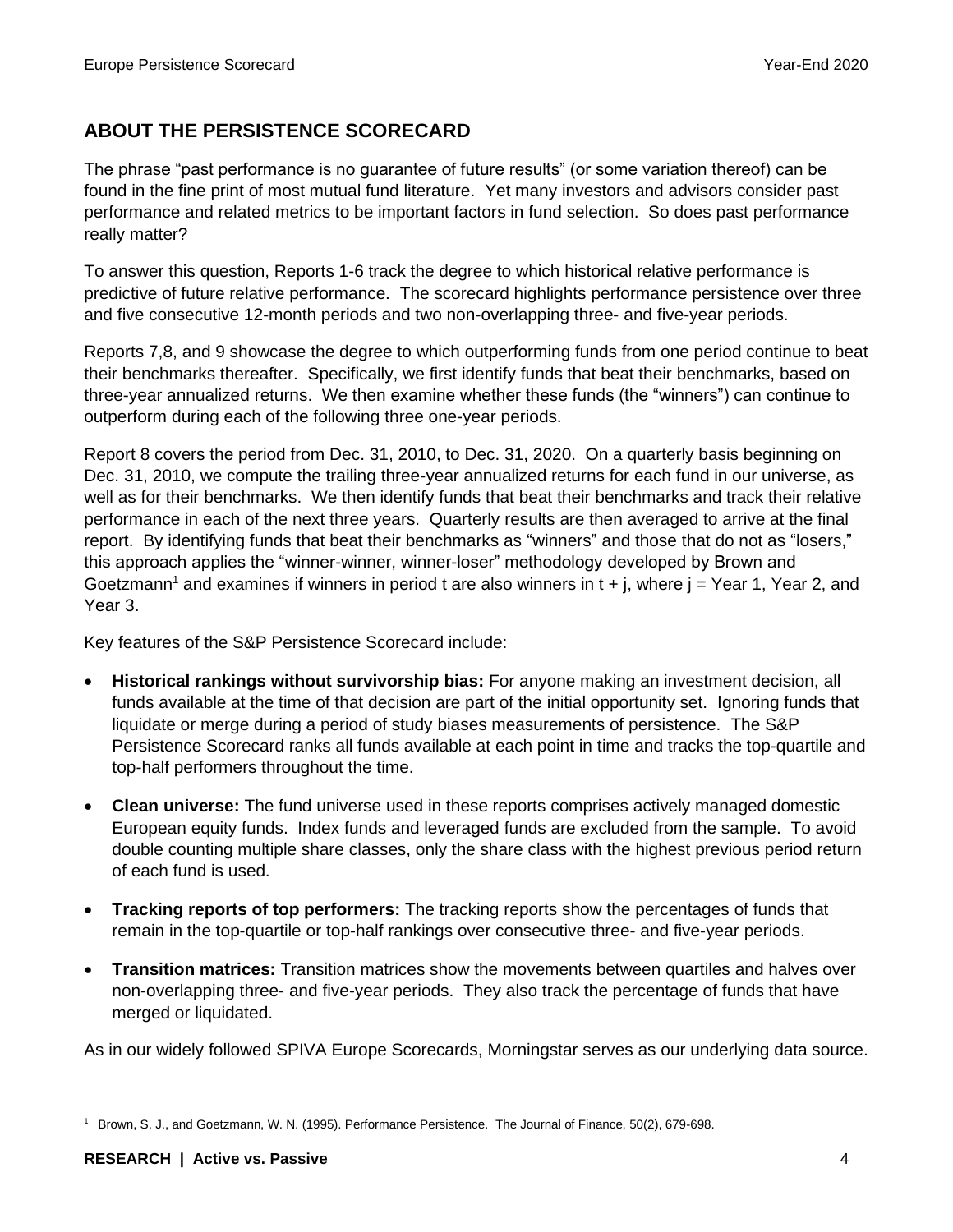## **REPORTS**

| Report 1: Performance Persistence of European Equity Funds over Three Consecutive 12-Month Periods |                            |                                      |                      |  |  |  |
|----------------------------------------------------------------------------------------------------|----------------------------|--------------------------------------|----------------------|--|--|--|
| <b>FUND CATEGORY</b>                                                                               | <b>FUND COUNT AT START</b> | PERCENTAGE REMAINING IN TOP QUARTILE |                      |  |  |  |
|                                                                                                    | (DECEMBER 2018)            | <b>DECEMBER 2019</b>                 | <b>DECEMBER 2020</b> |  |  |  |
| <b>TOP QUARTILE</b>                                                                                |                            |                                      |                      |  |  |  |
| <b>EURO-DENOMINATED FUNDS (EUR)</b>                                                                |                            |                                      |                      |  |  |  |
| <b>Europe Equity</b>                                                                               | 253                        | 28.06                                | 15.81                |  |  |  |
| <b>Eurozone Equity</b>                                                                             | 136                        | 22.79                                | 6.62                 |  |  |  |
| <b>Global Equity</b>                                                                               | 262                        | 43.51                                | 24.81                |  |  |  |
| <b>Emerging Markets Equity</b>                                                                     | 82                         | 13.41                                | 6.10                 |  |  |  |
| U.S. Equity                                                                                        | 90                         | 44.44                                | 32.22                |  |  |  |
| POUND STERLING-DENOMINATED FUNDS (GBP)                                                             |                            |                                      |                      |  |  |  |
| U.K. Equity                                                                                        | 86                         | 17.44                                | 13.95                |  |  |  |
| <b>FUND CATEGORY</b>                                                                               | <b>FUND COUNT AT START</b> | PERCENTAGE REMAINING IN TOP HALF     |                      |  |  |  |
|                                                                                                    | (DECEMBER 2018)            | <b>DECEMBER 2019</b>                 | <b>DECEMBER 2020</b> |  |  |  |
| <b>TOP HALF</b>                                                                                    |                            |                                      |                      |  |  |  |
| <b>EURO-DENOMINATED FUNDS (EUR)</b>                                                                |                            |                                      |                      |  |  |  |
| <b>Europe Equity</b>                                                                               | 506                        | 49.21                                | 31.23                |  |  |  |
| <b>Eurozone Equity</b>                                                                             | 272                        | 51.10                                | 26.84                |  |  |  |
| <b>Global Equity</b>                                                                               | 524                        | 58.40                                | 39.12                |  |  |  |
| <b>Emerging Markets Equity</b>                                                                     | 163                        | 39.26                                | 22.70                |  |  |  |
| U.S. Equity                                                                                        | 179                        | 58.66                                | 41.34                |  |  |  |
| POUND STERLING-DENOMINATED FUNDS (GBP)                                                             |                            |                                      |                      |  |  |  |
| U.K. Equity                                                                                        | 171                        | 35.09                                | 22.81                |  |  |  |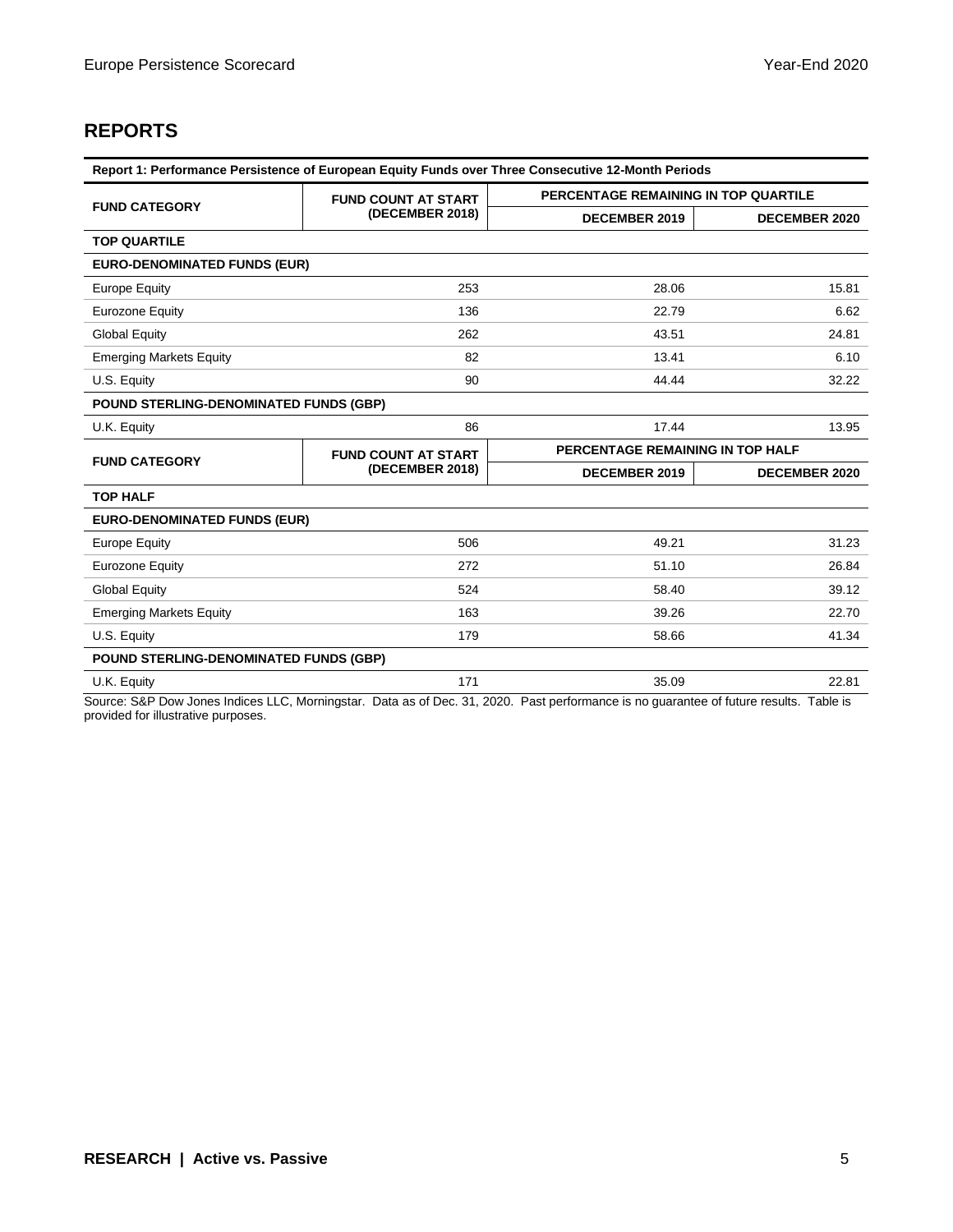| Report 2: Performance Persistence of European Equity Funds over Five Consecutive 12-Month Periods |                                      |                      |                      |                                      |                      |  |
|---------------------------------------------------------------------------------------------------|--------------------------------------|----------------------|----------------------|--------------------------------------|----------------------|--|
|                                                                                                   | <b>FUND COUNT AT</b><br><b>START</b> |                      |                      | PERCENTAGE REMAINING IN TOP QUARTILE |                      |  |
| <b>FUND CATEGORY</b>                                                                              | (DECEMBER<br>2016)                   | <b>DECEMBER 2017</b> | <b>DECEMBER 2018</b> | <b>DECEMBER 2019</b>                 | <b>DECEMBER 2020</b> |  |
| <b>TOP QUARTILE</b>                                                                               |                                      |                      |                      |                                      |                      |  |
| <b>EURO-DENOMINATED FUNDS (EUR)</b>                                                               |                                      |                      |                      |                                      |                      |  |
| <b>Europe Equity</b>                                                                              | 243                                  | 32.92                | 2.88                 | 0.82                                 | 0.41                 |  |
| <b>Eurozone Equity</b>                                                                            | 135                                  | 37.04                | 5.19                 | 0.00                                 | 0.00                 |  |
| <b>Global Equity</b>                                                                              | 252                                  | 17.06                | 3.97                 | 2.78                                 | 1.59                 |  |
| <b>Emerging Markets</b><br>Equity                                                                 | 77                                   | 22.08                | 3.90                 | 1.30                                 | 0.00                 |  |
| U.S. Equity                                                                                       | 86                                   | 4.65                 | 2.33                 | 0.00                                 | 0.00                 |  |
| POUND STERLING-DENOMINATED FUNDS (GBP)                                                            |                                      |                      |                      |                                      |                      |  |
| U.K. Equity                                                                                       | 86                                   | 9.30                 | 4.65                 | 2.33                                 | 2.33                 |  |
|                                                                                                   | <b>FUND COUNT AT</b><br><b>START</b> |                      |                      | PERCENTAGE REMAINING IN TOP HALF     |                      |  |
| <b>FUND CATEGORY</b>                                                                              | (DECEMBER<br>2016)                   | <b>DECEMBER 2017</b> | <b>DECEMBER 2018</b> | <b>DECEMBER 2019</b>                 | <b>DECEMBER 2020</b> |  |
| <b>TOP HALF</b>                                                                                   |                                      |                      |                      |                                      |                      |  |
| <b>EURO-DENOMINATED FUNDS (EUR)</b>                                                               |                                      |                      |                      |                                      |                      |  |
| <b>Europe Equity</b>                                                                              | 486                                  | 48.35                | 17.90                | 8.44                                 | 5.14                 |  |
| <b>Eurozone Equity</b>                                                                            | 270                                  | 52.96                | 20.00                | 11.48                                | 8.15                 |  |
| <b>Global Equity</b>                                                                              | 503                                  | 39.36                | 20.08                | 14.51                                | 11.13                |  |
| <b>Emerging Markets</b><br>Equity                                                                 | 154                                  | 49.35                | 24.68                | 13.64                                | 7.79                 |  |
| U.S. Equity                                                                                       | 171                                  | 33.33                | 13.45                | 8.19                                 | 2.92                 |  |
| POUND STERLING-DENOMINATED FUNDS (GBP)                                                            |                                      |                      |                      |                                      |                      |  |
| U.K. Equity                                                                                       | 172                                  | 38.37                | 23.26                | 11.05                                | 6.98                 |  |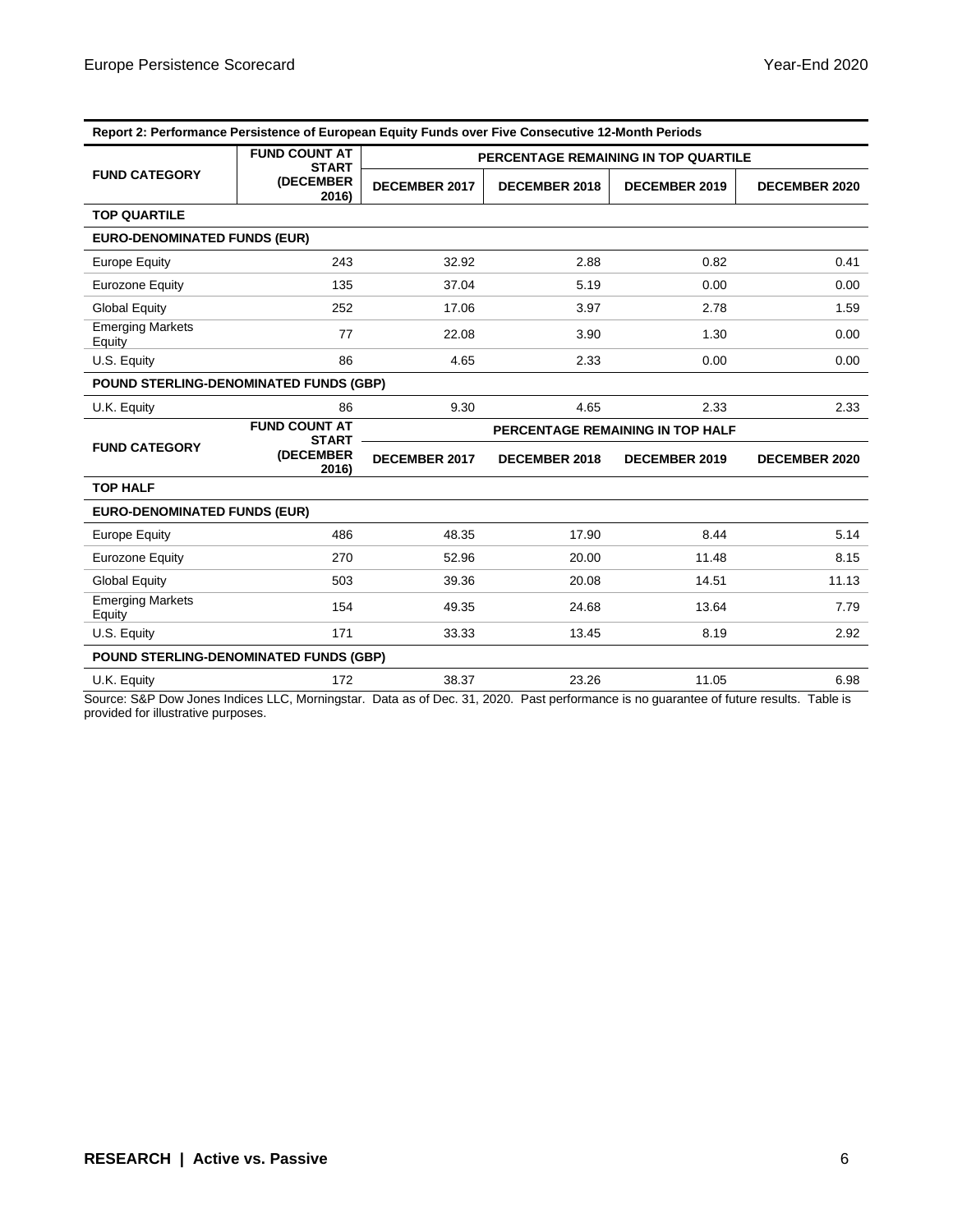| Report 3: Three-Year Transition Matrix - Performance over Two Non-Overlapping Three-Year Periods (Based on Quartile) |                                     |                                               |                     |                     |                     |                                  |  |
|----------------------------------------------------------------------------------------------------------------------|-------------------------------------|-----------------------------------------------|---------------------|---------------------|---------------------|----------------------------------|--|
|                                                                                                                      | <b>FUND</b><br><b>COUNT AT</b>      | THREE-YEAR PERCENTAGES AT END (DECEMBER 2020) |                     |                     |                     |                                  |  |
| <b>QUARTILE</b>                                                                                                      | <b>START</b><br>(DECEMBER<br>2017)  | 1ST<br>QUARTILE (%)                           | 2ND<br>QUARTILE (%) | 3RD<br>QUARTILE (%) | 4TH<br>QUARTILE (%) | <b>MERGED/</b><br>LIQUIDATED (%) |  |
|                                                                                                                      | <b>EURO-DENOMINATED FUNDS (EUR)</b> |                                               |                     |                     |                     |                                  |  |
| <b>EUROPE EQUITY</b>                                                                                                 |                                     |                                               |                     |                     |                     |                                  |  |
| 1st Quartile                                                                                                         | 213                                 | 41.31                                         | 16.90               | 15.96               | 12.21               | 13.62                            |  |
| 2nd Quartile                                                                                                         | 213                                 | 15.02                                         | 23.47               | 19.25               | 24.41               | 17.84                            |  |
| 3rd Quartile                                                                                                         | 213                                 | 15.49                                         | 23.00               | 22.07               | 22.54               | 16.90                            |  |
| 4th Quartile                                                                                                         | 213                                 | 9.86                                          | 17.84               | 23.94               | 22.54               | 25.82                            |  |
| <b>EUROZONE EQUITY</b>                                                                                               |                                     |                                               |                     |                     |                     |                                  |  |
| 1st Quartile                                                                                                         | 126                                 | 36.51                                         | 14.29               | 15.08               | 22.22               | 11.90                            |  |
| 2nd Quartile                                                                                                         | 125                                 | 26.40                                         | 26.40               | 20.80               | 15.20               | 11.20                            |  |
| 3rd Quartile                                                                                                         | 126                                 | 12.70                                         | 23.81               | 21.43               | 21.43               | 20.63                            |  |
| 4th Quartile                                                                                                         | 126                                 | 9.52                                          | 20.63               | 27.78               | 26.19               | 15.87                            |  |
| <b>GLOBAL EQUITY</b>                                                                                                 |                                     |                                               |                     |                     |                     |                                  |  |
| 1st Quartile                                                                                                         | 213                                 | 39.44                                         | 18.78               | 11.74               | 16.90               | 13.15                            |  |
| 2nd Quartile                                                                                                         | 213                                 | 23.00                                         | 24.41               | 21.13               | 20.19               | 11.27                            |  |
| 3rd Quartile                                                                                                         | 213                                 | 11.27                                         | 23.94               | 25.82               | 20.19               | 18.78                            |  |
| 4th Quartile                                                                                                         | 213                                 | 9.86                                          | 16.43               | 24.88               | 26.76               | 22.07                            |  |
|                                                                                                                      | <b>EMERGING MARKETS EQUITY</b>      |                                               |                     |                     |                     |                                  |  |
| 1st Quartile                                                                                                         | 65                                  | 41.54                                         | 29.23               | 10.77               | 1.54                | 16.92                            |  |
| 2nd Quartile                                                                                                         | 65                                  | 18.46                                         | 29.23               | 20.00               | 23.08               | 9.23                             |  |
| 3rd Quartile                                                                                                         | 65                                  | 13.85                                         | 20.00               | 29.23               | 18.46               | 18.46                            |  |
| 4th Quartile                                                                                                         | 66                                  | 7.58                                          | 3.03                | 21.21               | 39.39               | 28.79                            |  |
| <b>U.S. EQUITY</b>                                                                                                   |                                     |                                               |                     |                     |                     |                                  |  |
| 1st Quartile                                                                                                         | 77                                  | 36.36                                         | 18.18               | 16.88               | 7.79                | 20.78                            |  |
| 2nd Quartile                                                                                                         | 76                                  | 18.42                                         | 25.00               | 17.11               | 19.74               | 19.74                            |  |
| 3rd Quartile                                                                                                         | 76                                  | 17.11                                         | 22.37               | 17.11               | 26.32               | 17.11                            |  |
| 4th Quartile                                                                                                         | 77                                  | 6.49                                          | 11.69               | 25.97               | 24.68               | 31.17                            |  |
|                                                                                                                      |                                     | POUND STERLING-DENOMINATED FUNDS (GBP)        |                     |                     |                     |                                  |  |
| <b>U.K. EQUITY</b>                                                                                                   |                                     |                                               |                     |                     |                     |                                  |  |
| 1st Quartile                                                                                                         | 80                                  | 55.00                                         | 25.00               | 10.00               | 5.00                | 5.00                             |  |
| 2nd Quartile                                                                                                         | 79                                  | 18.99                                         | 29.11               | 24.05               | 13.92               | 13.92                            |  |
| 3rd Quartile                                                                                                         | 79                                  | 2.53                                          | 13.92               | 34.18               | 31.65               | 17.72                            |  |
| 4th Quartile                                                                                                         | 80                                  | 6.25                                          | 15.00               | 15.00               | 32.50               | 31.25                            |  |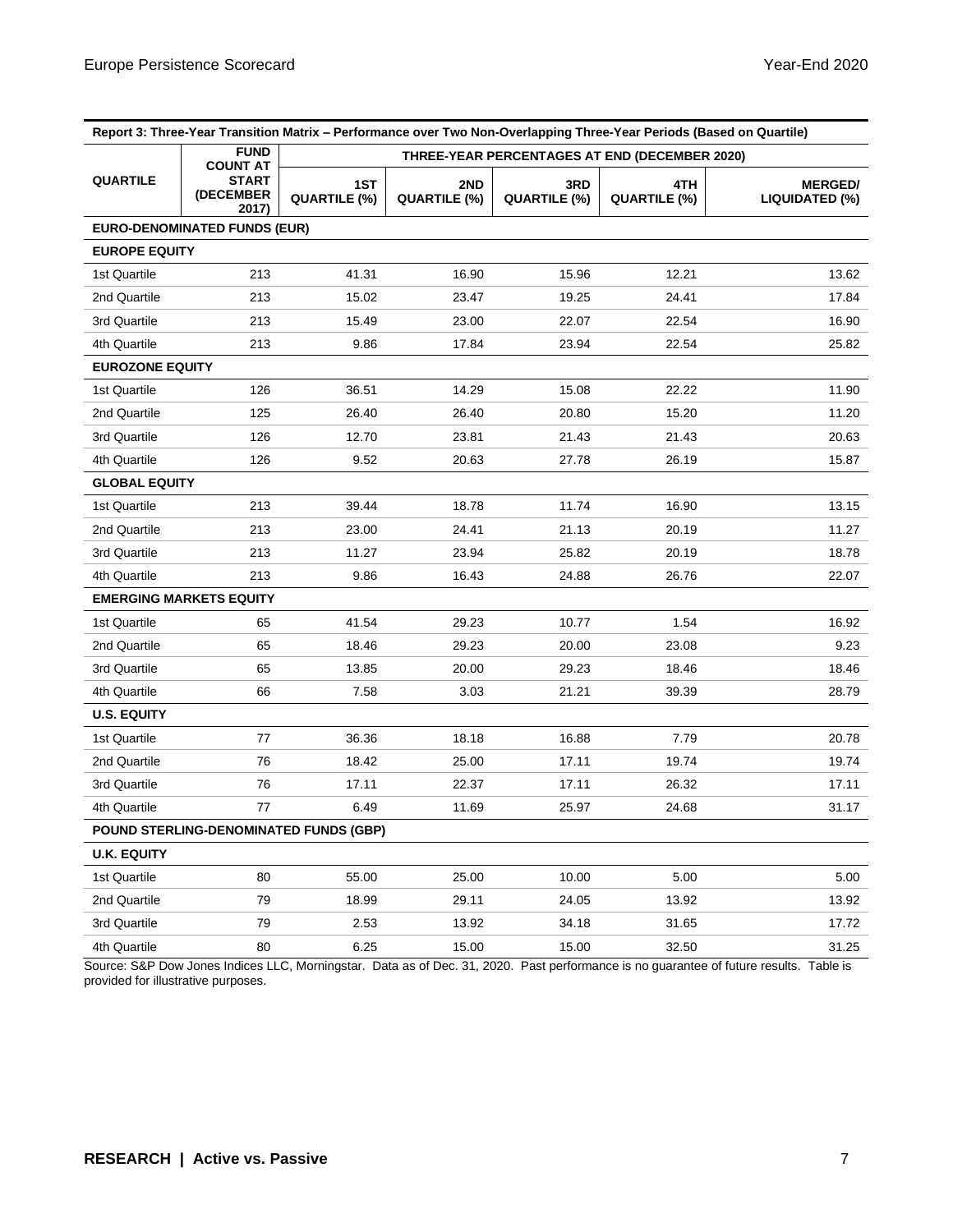| Report 4: Three-Year Transition Matrix - Performance over Two Non-Overlapping Three-Year Periods (Based on Halves) |                                        |              |                                               |                              |  |  |
|--------------------------------------------------------------------------------------------------------------------|----------------------------------------|--------------|-----------------------------------------------|------------------------------|--|--|
|                                                                                                                    | <b>FUND COUNT AT</b><br><b>START</b>   |              | THREE-YEAR PERCENTAGES AT END (DECEMBER 2020) |                              |  |  |
| <b>HALF</b>                                                                                                        | (DECEMBER<br>2017)                     | TOP HALF (%) | <b>BOTTOM HALF (%)</b>                        | <b>MERGED/LIQUIDATED (%)</b> |  |  |
| <b>EURO-DENOMINATED FUNDS (EUR)</b>                                                                                |                                        |              |                                               |                              |  |  |
| <b>EUROPE EQUITY</b>                                                                                               |                                        |              |                                               |                              |  |  |
| Top Half                                                                                                           | 426                                    | 48.36        | 35.92                                         | 15.73                        |  |  |
| <b>Bottom Half</b>                                                                                                 | 426                                    | 33.10        | 45.54                                         | 21.36                        |  |  |
| <b>EUROZONE EQUITY</b>                                                                                             |                                        |              |                                               |                              |  |  |
| <b>Top Half</b>                                                                                                    | 251                                    | 51.79        | 36.65                                         | 11.55                        |  |  |
| <b>Bottom Half</b>                                                                                                 | 252                                    | 33.33        | 48.41                                         | 18.25                        |  |  |
| <b>GLOBAL EQUITY</b>                                                                                               |                                        |              |                                               |                              |  |  |
| <b>Top Half</b>                                                                                                    | 426                                    | 52.82        | 34.98                                         | 12.21                        |  |  |
| <b>Bottom Half</b>                                                                                                 | 426                                    | 30.75        | 48.83                                         | 20.42                        |  |  |
| <b>EMERGING MARKETS EQUITY</b>                                                                                     |                                        |              |                                               |                              |  |  |
| <b>Top Half</b>                                                                                                    | 130                                    | 59.23        | 27.69                                         | 13.08                        |  |  |
| <b>Bottom Half</b>                                                                                                 | 131                                    | 22.14        | 54.20                                         | 23.66                        |  |  |
| <b>U.S. EQUITY</b>                                                                                                 |                                        |              |                                               |                              |  |  |
| <b>Top Half</b>                                                                                                    | 153                                    | 49.02        | 30.72                                         | 20.26                        |  |  |
| <b>Bottom Half</b>                                                                                                 | 153                                    | 28.76        | 47.06                                         | 24.18                        |  |  |
|                                                                                                                    | POUND STERLING-DENOMINATED FUNDS (GBP) |              |                                               |                              |  |  |
| <b>U.K. EQUITY</b>                                                                                                 |                                        |              |                                               |                              |  |  |
| <b>Top Half</b>                                                                                                    | 159                                    | 64.15        | 26.42                                         | 9.43                         |  |  |
| <b>Bottom Half</b>                                                                                                 | 159                                    | 18.87        | 56.60                                         | 24.53                        |  |  |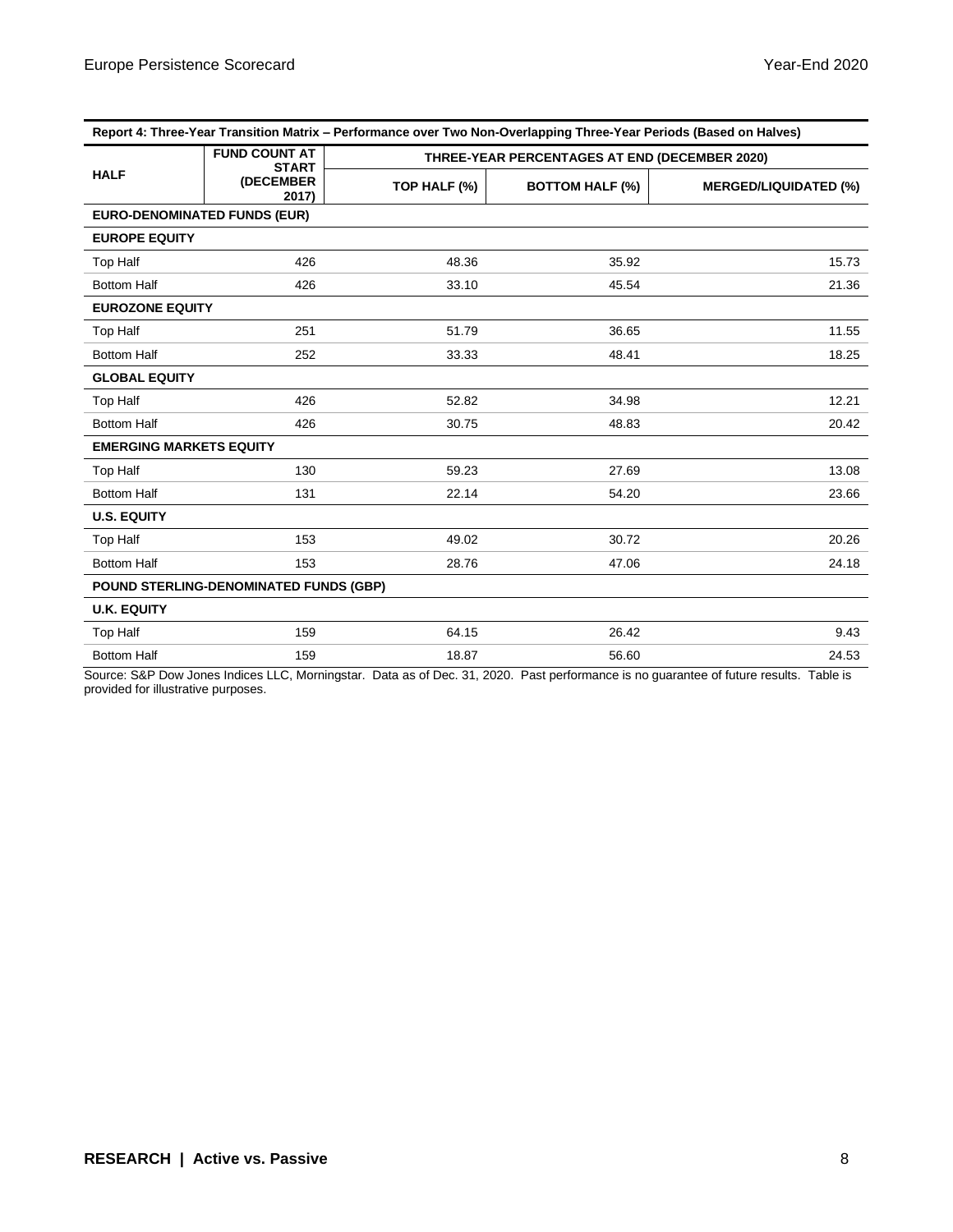| Report 5: Five-Year Transition Matrix - Performance over Two Non-Overlapping Five-Year Periods (Based on Quartile) |                                        |                                                                 |                     |                                       |                                              |                                  |
|--------------------------------------------------------------------------------------------------------------------|----------------------------------------|-----------------------------------------------------------------|---------------------|---------------------------------------|----------------------------------------------|----------------------------------|
|                                                                                                                    | <b>FUND COUNT</b><br><b>AT START</b>   |                                                                 |                     |                                       | FIVE-YEAR PERCENTAGES AT END (DECEMBER 2020) |                                  |
| <b>QUARTILE</b>                                                                                                    | (DECEMBER<br>2015)                     | 1ST<br>QUARTILE (%)                                             | 2ND<br>QUARTILE (%) | 3RD<br>QUARTILE (%)                   | 4TH<br>QUARTILE (%)                          | <b>MERGED/</b><br>LIQUIDATED (%) |
|                                                                                                                    | <b>EURO-DENOMINATED FUNDS (EUR)</b>    |                                                                 |                     |                                       |                                              |                                  |
| <b>EUROPE EQUITY</b>                                                                                               |                                        |                                                                 |                     |                                       |                                              |                                  |
| 1st Quartile                                                                                                       | 188                                    | 42.02                                                           | 20.74               | 10.64                                 | 9.04                                         | 17.55                            |
| 2nd Quartile                                                                                                       | 187                                    | 13.37                                                           | 23.53               | 20.86                                 | 18.72                                        | 23.53                            |
| 3rd Quartile                                                                                                       | 188                                    | 11.70                                                           | 19.15               | 24.47                                 | 14.36                                        | 30.32                            |
| 4th Quartile                                                                                                       | 188                                    | 6.91                                                            | 10.64               | 18.09                                 | 32.45                                        | 31.91                            |
| <b>EUROZONE EQUITY</b>                                                                                             |                                        |                                                                 |                     |                                       |                                              |                                  |
| 1st Quartile                                                                                                       | 115                                    | 44.35                                                           | 14.78               | 14.78                                 | 10.43                                        | 15.65                            |
| 2nd Quartile                                                                                                       | 114                                    | 15.79                                                           | 28.07               | 16.67                                 | 21.05                                        | 18.42                            |
| 3rd Quartile                                                                                                       | 114                                    | 9.65                                                            | 27.19               | 30.70                                 | 14.04                                        | 18.42                            |
| 4th Quartile                                                                                                       | 115                                    | 10.43                                                           | 9.57                | 17.39                                 | 34.78                                        | 27.83                            |
| <b>GLOBAL EQUITY</b>                                                                                               |                                        |                                                                 |                     |                                       |                                              |                                  |
| 1st Quartile                                                                                                       | 180                                    | 36.67                                                           | 17.78               | 12.22                                 | 13.33                                        | 20.00                            |
| 2nd Quartile                                                                                                       | 179                                    | 21.79                                                           | 21.23               | 18.44                                 | 15.64                                        | 22.91                            |
| 3rd Quartile                                                                                                       | 179                                    | 7.26                                                            | 20.11               | 29.61                                 | 18.99                                        | 24.02                            |
| 4th Quartile                                                                                                       | 180                                    | 8.89                                                            | 15.00               | 14.44                                 | 26.67                                        | 35.00                            |
| <b>EMERGING MARKETS EQUITY</b>                                                                                     |                                        |                                                                 |                     |                                       |                                              |                                  |
| 1st Quartile                                                                                                       | 50                                     | 26.00                                                           | 16.00               | 10.00                                 | 16.00                                        | 32.00                            |
| 2nd Quartile                                                                                                       | 50                                     | 28.00                                                           | 22.00               | 20.00                                 | 16.00                                        | 14.00                            |
| 3rd Quartile                                                                                                       | 50                                     | 6.00                                                            | 22.00               | 30.00                                 | 26.00                                        | 16.00                            |
| 4th Quartile                                                                                                       | 50                                     | 18.00                                                           | 16.00               | 16.00                                 | 20.00                                        | 30.00                            |
| <b>U.S. EQUITY</b>                                                                                                 |                                        |                                                                 |                     |                                       |                                              |                                  |
| 1st Quartile                                                                                                       | 61                                     | 40.98                                                           | 21.31               | 13.11                                 | 9.84                                         | 14.75                            |
| 2nd Quartile                                                                                                       | 61                                     | 18.03                                                           | 22.95               | 16.39                                 | 14.75                                        | 27.87                            |
| 3rd Quartile                                                                                                       | 61                                     | 3.28                                                            | 19.67               | 26.23                                 | 21.31                                        | 29.51                            |
| 4th Quartile                                                                                                       | 61                                     | 9.84                                                            | 6.56                | 14.75                                 | 26.23                                        | 42.62                            |
|                                                                                                                    | POUND STERLING-DENOMINATED FUNDS (GBP) |                                                                 |                     |                                       |                                              |                                  |
| <b>U.K. EQUITY</b>                                                                                                 |                                        |                                                                 |                     |                                       |                                              |                                  |
| 1st Quartile                                                                                                       | 77                                     | 42.86                                                           | 14.29               | 7.79                                  | 19.48                                        | 15.58                            |
| 2nd Quartile                                                                                                       | 76                                     | 15.79                                                           | 26.32               | 23.68                                 | 17.11                                        | 17.11                            |
| 3rd Quartile                                                                                                       | 76                                     | 7.89                                                            | 18.42               | 22.37                                 | 19.74                                        | 31.58                            |
| 4th Quartile<br>Course COD Dow                                                                                     | 77                                     | 6.49<br>Jones Indices LLC, Merringster, Deta as of Dee 21, 2020 | 12.99               | 19.48<br>$D_{\text{out}}$ noticempone | 16.88<br>$\alpha$ uorontoo                   | 44.16<br>Toble in                |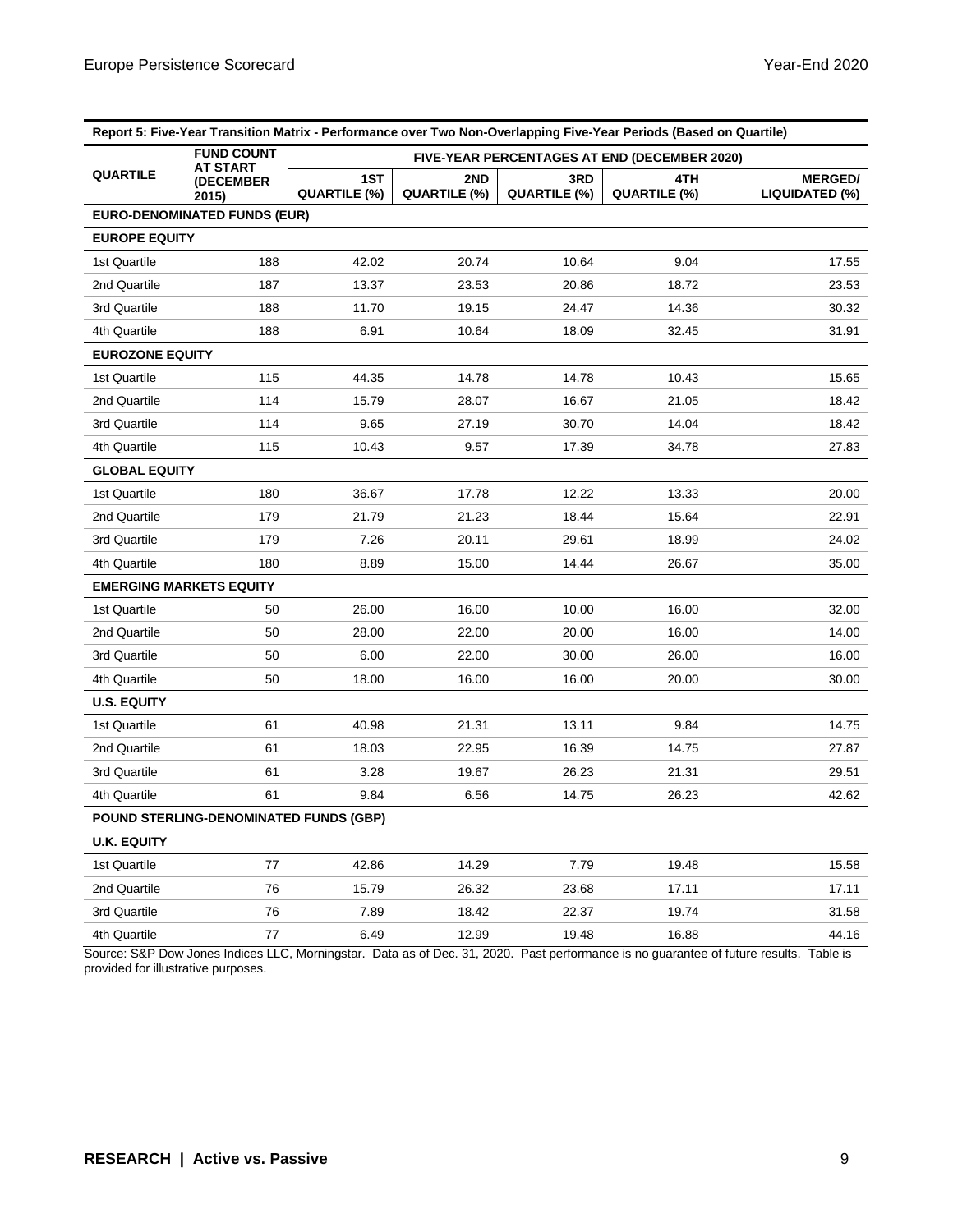| Report 6: Five-Year Transition Matrix – Performance over Two Non-Overlapping Five-Year Periods (Based on Halves) |                                |                                              |                        |                              |  |  |
|------------------------------------------------------------------------------------------------------------------|--------------------------------|----------------------------------------------|------------------------|------------------------------|--|--|
|                                                                                                                  | <b>FUND COUNT AT</b>           | FIVE-YEAR PERCENTAGES AT END (DECEMBER 2020) |                        |                              |  |  |
| <b>HALF</b>                                                                                                      | <b>START (DECEMBER</b><br>2015 | TOP HALF (%)                                 | <b>BOTTOM HALF (%)</b> | <b>MERGED/LIQUIDATED (%)</b> |  |  |
| <b>EURO-DENOMINATED FUNDS (EUR)</b>                                                                              |                                |                                              |                        |                              |  |  |
| <b>EUROPE EQUITY</b>                                                                                             |                                |                                              |                        |                              |  |  |
| <b>Top Half</b>                                                                                                  | 375                            | 49.87                                        | 29.60                  | 20.53                        |  |  |
| <b>Bottom Half</b>                                                                                               | 376                            | 24.20                                        | 44.68                  | 31.12                        |  |  |
| <b>EUROZONE EQUITY</b>                                                                                           |                                |                                              |                        |                              |  |  |
| <b>Top Half</b>                                                                                                  | 229                            | 51.53                                        | 31.44                  | 17.03                        |  |  |
| <b>Bottom Half</b>                                                                                               | 229                            | 28.38                                        | 48.47                  | 23.14                        |  |  |
| <b>GLOBAL EQUITY</b>                                                                                             |                                |                                              |                        |                              |  |  |
| Top Half                                                                                                         | 359                            | 48.75                                        | 29.81                  | 21.45                        |  |  |
| <b>Bottom Half</b>                                                                                               | 359                            | 25.63                                        | 44.85                  | 29.53                        |  |  |
| <b>EMERGING MARKETS EQUITY</b>                                                                                   |                                |                                              |                        |                              |  |  |
| <b>Top Half</b>                                                                                                  | 100                            | 46.00                                        | 31.00                  | 23.00                        |  |  |
| <b>Bottom Half</b>                                                                                               | 100                            | 31.00                                        | 46.00                  | 23.00                        |  |  |
| <b>U.S. EQUITY</b>                                                                                               |                                |                                              |                        |                              |  |  |
| <b>Top Half</b>                                                                                                  | 122                            | 51.64                                        | 27.05                  | 21.31                        |  |  |
| <b>Bottom Half</b>                                                                                               | 122                            | 19.67                                        | 44.26                  | 36.07                        |  |  |
| <b>POUND STERLING-DENOMINATED FUNDS (GBP)</b>                                                                    |                                |                                              |                        |                              |  |  |
| <b>U.K. EQUITY</b>                                                                                               |                                |                                              |                        |                              |  |  |
| <b>Top Half</b>                                                                                                  | 153                            | 49.67                                        | 33.99                  | 16.34                        |  |  |
| <b>Bottom Half</b>                                                                                               | 153                            | 22.88                                        | 39.22                  | 37.91                        |  |  |

Source: S&P Dow Jones Indices LLC, Morningstar. Data as of Dec. 31, 2020. Index performance based on total return. Funds are equal weighted, but indices are not. Past performance is no guarantee of future results. Table is provided for illustrative purposes.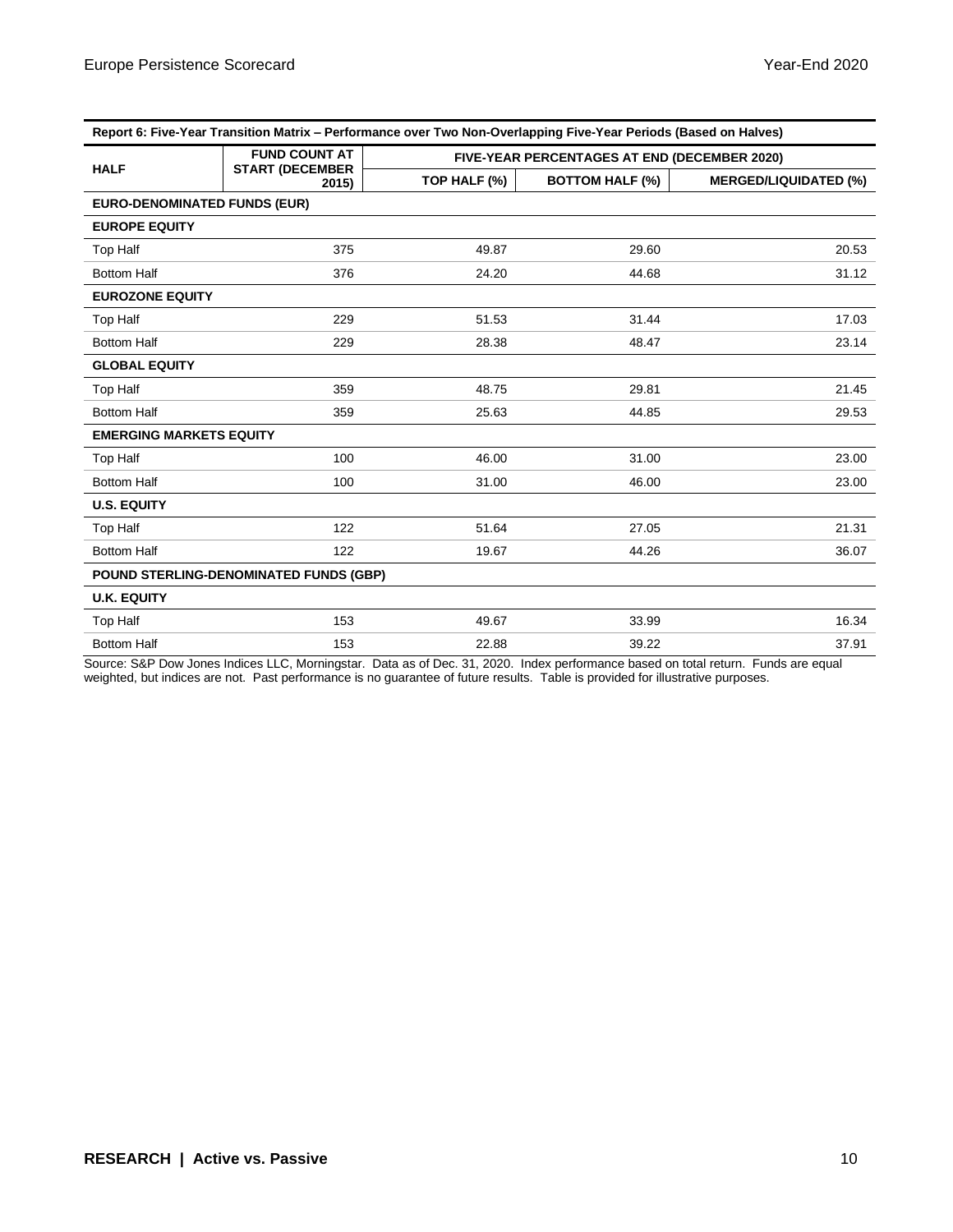| Report 7: Outperformance Persistence over Three Consecutive Years |                                         |                                                            |                                                                                  |                                                                                      |                                                              |                         |                         |
|-------------------------------------------------------------------|-----------------------------------------|------------------------------------------------------------|----------------------------------------------------------------------------------|--------------------------------------------------------------------------------------|--------------------------------------------------------------|-------------------------|-------------------------|
| <b>FUND</b><br><b>CATEGORY</b>                                    | <b>BENCHMARK</b>                        | <b>TOTAL</b><br><b>NUMBER</b><br><b>OF</b><br><b>FUNDS</b> | <b>NUMBER OF</b><br><b>FUNDS</b><br><b>OUTPERFORMING</b><br><b>THE BENCHMARK</b> | <b>PERCENTAGE OF</b><br><b>FUNDS</b><br><b>OUTPERFORMING</b><br><b>THE BENCHMARK</b> | PERCENTAGEOUTPERFORMING THE<br><b>BENCHMARK (PERIOD END)</b> |                         |                         |
|                                                                   |                                         |                                                            | <b>DECEMBER 2017</b>                                                             |                                                                                      | <b>DECEMBER</b><br>2018                                      | <b>DECEMBER</b><br>2019 | <b>DECEMBER</b><br>2020 |
|                                                                   | <b>EURO-DENOMINATED FUNDS (EUR)</b>     |                                                            |                                                                                  |                                                                                      |                                                              |                         |                         |
| Europe<br>Equity                                                  | S&P Europe<br>350                       | 1009                                                       | 453                                                                              | 44.90                                                                                | 13.47                                                        | 6.84                    | 6.18                    |
| Eurozone<br>Equity                                                | S&P<br>Eurozone<br>BMI                  | 580                                                        | 137                                                                              | 23.62                                                                                | 13.87                                                        | 4.38                    | 3.65                    |
| Global<br>Equity                                                  | S&P Global<br>1200                      | 1051                                                       | 113                                                                              | 10.75                                                                                | 31.86                                                        | 20.35                   | 16.81                   |
| Emerging<br><b>Markets</b><br>Equity                              | S&P/IFCI<br>Composite                   | 325                                                        | 36                                                                               | 11.08                                                                                | 11.11                                                        | 11.11                   | 5.56                    |
| U.S. Equity                                                       | S&P 500                                 | 360                                                        | 40                                                                               | 11.11                                                                                | 50.00                                                        | 22.50                   | 22.50                   |
| POUND STERLING-DENOMINATED FUNDS (GBP)                            |                                         |                                                            |                                                                                  |                                                                                      |                                                              |                         |                         |
| U.K. Equity                                                       | <b>S&amp;P United</b><br>Kingdom<br>BMI | 369                                                        | 175                                                                              | 47.43                                                                                | 31.43                                                        | 25.14                   | 22.29                   |

Source: S&P Dow Jones Indices LLC, Morningstar. Data for periods ending Dec. 31, 2020. Index performance based on total returns. Past performance is no guarantee of future results. Table is provided for illustrative purposes.

| Report 8: Rolling Quarterly Average Outperformance Persistence over Three Consecutive Years |                                      |                                            |                                                                                  |                                                                                      |                                                                                |               |               |
|---------------------------------------------------------------------------------------------|--------------------------------------|--------------------------------------------|----------------------------------------------------------------------------------|--------------------------------------------------------------------------------------|--------------------------------------------------------------------------------|---------------|---------------|
| <b>FUND</b><br><b>CATEGORY</b>                                                              | <b>BENCHMARK</b>                     | <b>TOTAL</b><br><b>NUMBER</b><br><b>OF</b> | <b>NUMBER OF</b><br><b>FUNDS</b><br><b>OUTPERFORMING</b><br><b>THE BENCHMARK</b> | <b>PERCENTAGE OF</b><br><b>FUNDS</b><br><b>OUTPERFORMING</b><br><b>THE BENCHMARK</b> | <b>PERCENTAGE</b><br><b>OUTPERFORMING THE</b><br><b>BENCHMARK (PERIOD END)</b> |               |               |
|                                                                                             |                                      | <b>FUNDS</b>                               | <b>CURRENT PERIOD</b>                                                            |                                                                                      | <b>YEAR1</b>                                                                   | <b>YEAR 2</b> | <b>YEAR 3</b> |
|                                                                                             | <b>EURO-DENOMINATED FUNDS (EUR)</b>  |                                            |                                                                                  |                                                                                      |                                                                                |               |               |
| Europe<br>Equity                                                                            | S&P Europe<br>350                    | 1047                                       | 328                                                                              | 31.64                                                                                | 53.61                                                                          | 21.76         | 8.92          |
| Eurozone<br>Equity                                                                          | S&P Eurozone<br>BMI                  | 603                                        | 105                                                                              | 17.48                                                                                | 46.25                                                                          | 19.10         | 7.87          |
| Global<br>Equity                                                                            | S&P Global<br>1200                   | 1067                                       | 96                                                                               | 8.99                                                                                 | 32.98                                                                          | 14.48         | 8.31          |
| Emerging<br><b>Markets</b><br>Equity                                                        | S&P/IFCI<br>Composite                | 309                                        | 52                                                                               | 16.84                                                                                | 35.84                                                                          | 10.70         | 4.69          |
| U.S. Equity                                                                                 | S&P 500                              | 348                                        | 25                                                                               | 7.24                                                                                 | 33.71                                                                          | 20.34         | 14.60         |
| <b>POUND STERLING-DENOMINATED FUNDS (GBP)</b>                                               |                                      |                                            |                                                                                  |                                                                                      |                                                                                |               |               |
| U.K. Equity                                                                                 | <b>S&amp;P United</b><br>Kingdom BMI | 407                                        | 229                                                                              | 56.11                                                                                | 55.20                                                                          | 20.21         | 8.79          |

Source: S&P Dow Jones Indices LLC, Morningstar. Data as of Dec. 31, 2020. Index performance based on total returns. Past performance is no guarantee of future results. Table is provided for illustrative purposes.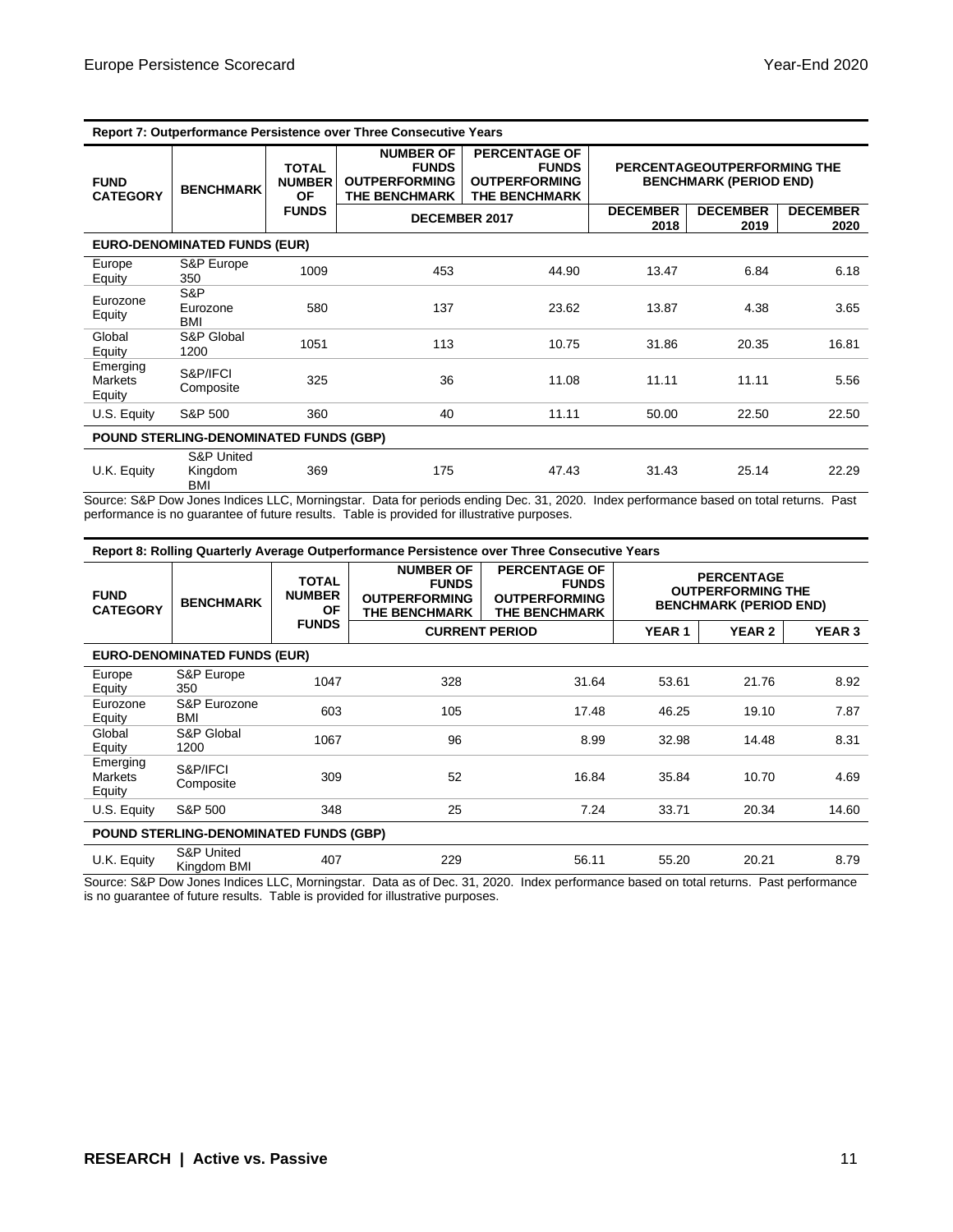| <b>Report 9: Universe Statistics</b>   |                |               |  |  |  |
|----------------------------------------|----------------|---------------|--|--|--|
| <b>FUND CATEGORY</b>                   | <b>AVERAGE</b> | <b>MEDIAN</b> |  |  |  |
| <b>EURO-DENOMINATED FUNDS (EUR)</b>    |                |               |  |  |  |
| Europe Equity                          | 1047           | 1020          |  |  |  |
| Eurozone Equity                        | 603            | 600           |  |  |  |
| <b>Global Equity</b>                   | 1067           | 1057          |  |  |  |
| <b>Emerging Markets Equity</b>         | 309            | 315           |  |  |  |
| U.S. Equity                            | 348            | 347           |  |  |  |
| POUND STERLING-DENOMINATED FUNDS (GBP) |                |               |  |  |  |
| U.K. Equity                            | 407            | 408           |  |  |  |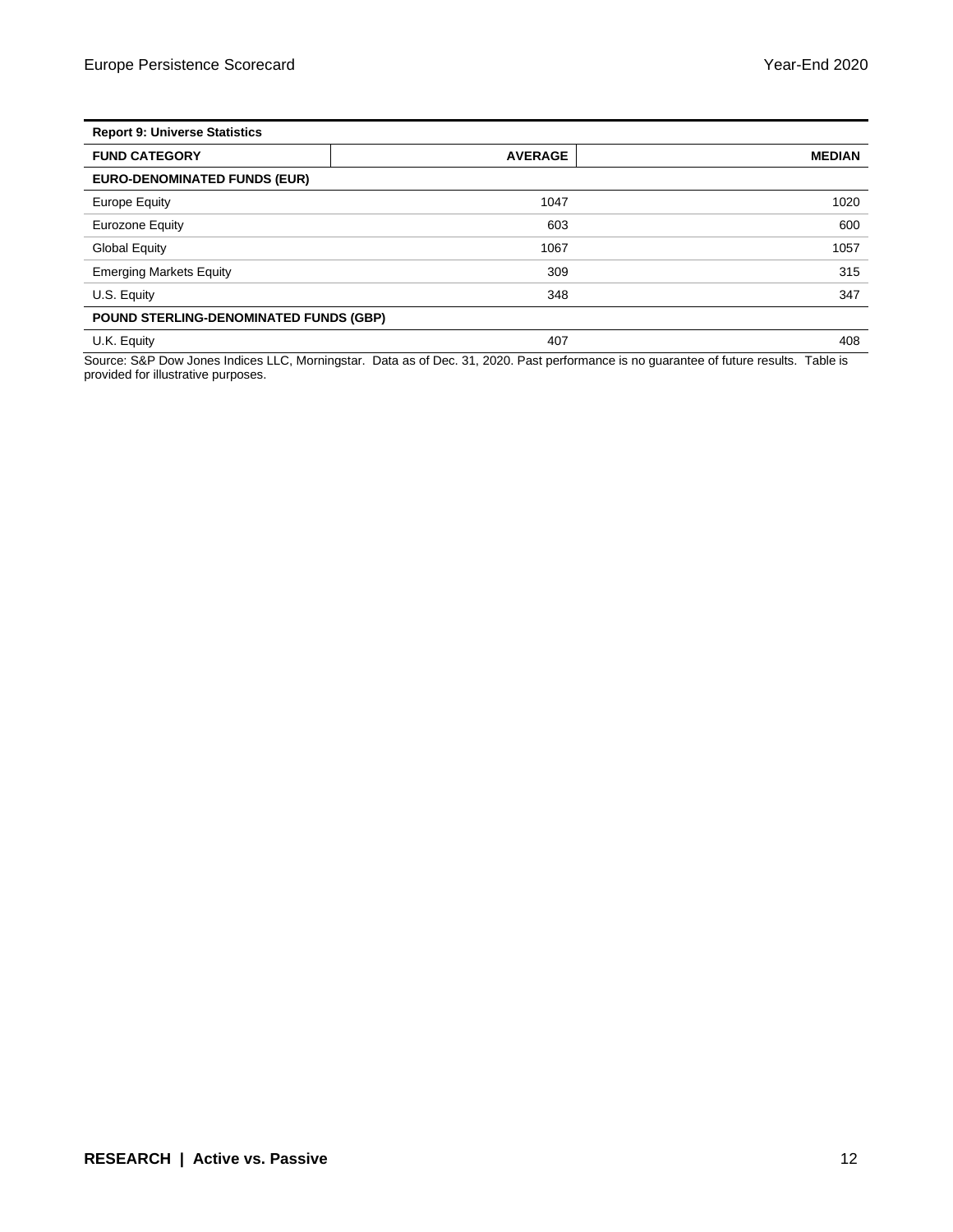#### **APPENDIX**

#### **SPIVA Styles and Morningstar Fund Classifications**

Data from Morningstar Europe is obtained for all managed funds for which month-end data is available during the performance period. The data includes funds domiciled in European markets. Offshore European equity funds are excluded. Funds are classified based on the Morningstar fund classification system, and the Persistence Scorecard covers European and global equity categories.

#### **European Equity Funds Denominated in EUR and GBP**

The Europe Persistence Scorecard covers regional and country-specific funds that are denominated in EUR and GBP, and they have been mapped to the relevant Morningstar fund categories as indicated in Exhibit 1. The Morningstar classification system produces narrow, style-based classifications for funds, particularly in relation to European and international equities. S&P Dow Jones Indices has consolidated the style-based categories in order to generate a larger sample size and develop a broadmarket comparison to market-based benchmarks. A narrow, style-based comparison would yield a limited sample size, given that value and growth style segments are not consistently discernible over the past five years.

| Exhibit 2: Morningstar Categories and SPIVA Peer Groups for European Equity Funds |                                |  |  |  |  |
|-----------------------------------------------------------------------------------|--------------------------------|--|--|--|--|
| EUROPEAN FUNDS DENOMINATED IN EUROS (EUR)                                         |                                |  |  |  |  |
| <b>MORNINGSTAR CATEGORY</b>                                                       | <b>SPIVA CATEGORY</b>          |  |  |  |  |
| EAA Fund Europe Flex-Cap Equity                                                   |                                |  |  |  |  |
| EAA Fund Europe Large-Cap Blend Equity                                            |                                |  |  |  |  |
| EAA Fund Europe Large-Cap Growth Equity                                           | <b>Europe Equity</b>           |  |  |  |  |
| EAA Fund Europe Large-Cap Value Equity                                            |                                |  |  |  |  |
| EAA Fund Europe Mid-Cap Equity                                                    |                                |  |  |  |  |
| EAA Fund Europe Small-Cap Equity                                                  |                                |  |  |  |  |
| EAA Fund Eurozone Flex-Cap Equity                                                 |                                |  |  |  |  |
| EAA Fund Eurozone Large-Cap Equity                                                |                                |  |  |  |  |
| EAA Fund Eurozone Mid-Cap Equity                                                  | <b>Eurozone Equity</b>         |  |  |  |  |
| EAA Fund Eurozone Small-Cap Equity                                                |                                |  |  |  |  |
| EAA Fund Global Large-Cap Blend Equity                                            |                                |  |  |  |  |
| EAA Fund Global Large-Cap Growth Equity                                           | <b>Global Equity</b>           |  |  |  |  |
| EAA Fund Global Large-Cap Value Equity                                            |                                |  |  |  |  |
| EAA Fund Global Small/Mid-Cap Equity                                              |                                |  |  |  |  |
| EAA Fund U.S. Large-Cap Blend Equity                                              |                                |  |  |  |  |
| EAA Fund U.S. Large-Cap Growth Equity                                             |                                |  |  |  |  |
| EAA Fund U.S. Large-Cap Value Equity                                              | U.S. Equity                    |  |  |  |  |
| EAA Fund U.S. Mid-Cap Equity                                                      |                                |  |  |  |  |
| EAA Fund U.S. Flex-Cap Equity                                                     |                                |  |  |  |  |
| EAA Fund U.S. Small-Cap Equity                                                    |                                |  |  |  |  |
| <b>EAA Fund Global Emerging Markets Equity</b>                                    | <b>Emerging Markets Equity</b> |  |  |  |  |

Morningstar categories have been mapped to SPIVA peer groups in the following manner.

Source: S&P Dow Jones Indices LLC and Morningstar. Table is provided for illustrative purposes.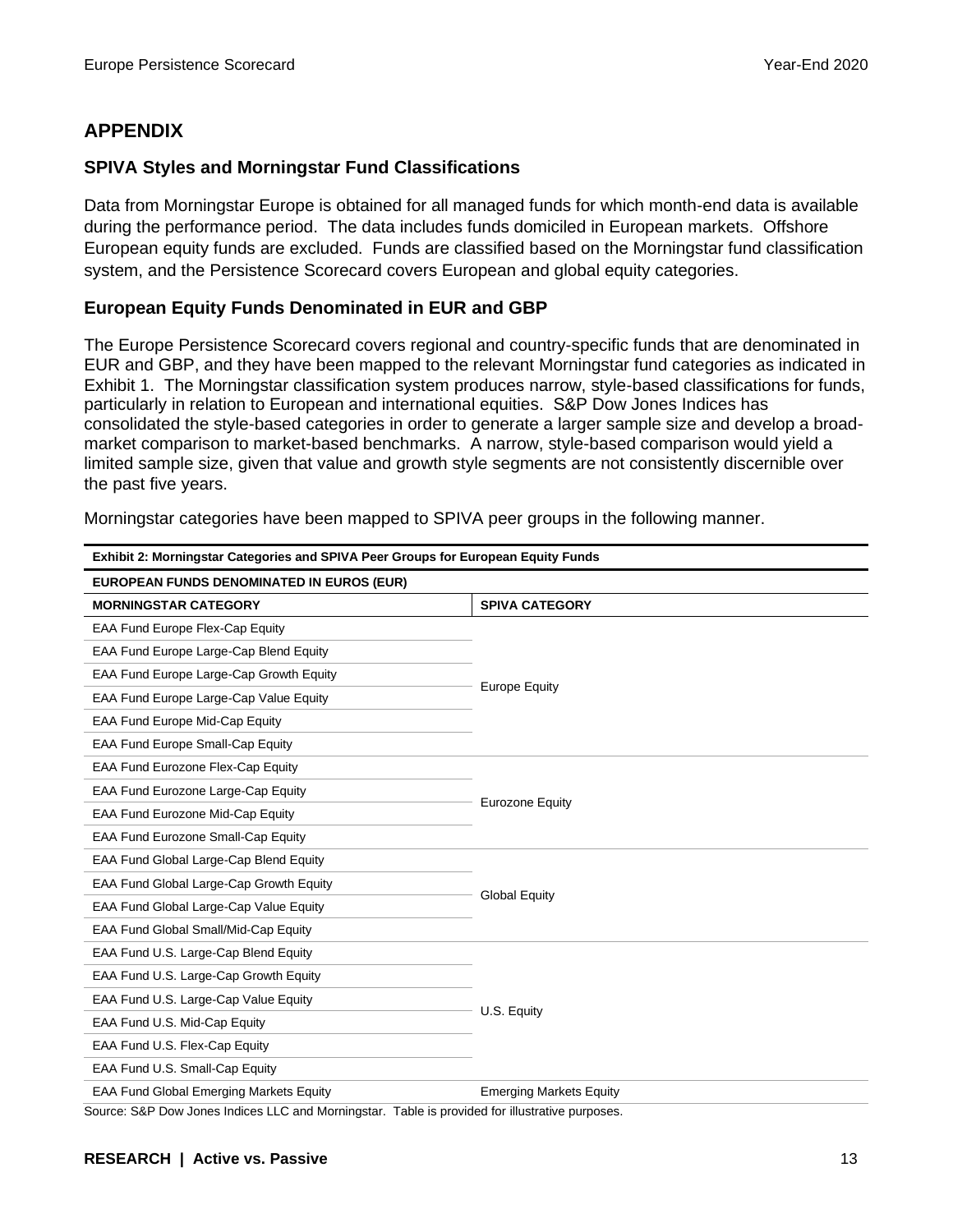| Exhibit 2: Morningstar Categories and SPIVA Peer Groups for European Equity Funds (cont.)       |  |  |  |  |  |
|-------------------------------------------------------------------------------------------------|--|--|--|--|--|
| <b>EUROPEAN FUNDS DENOMINATED IN BRITISH POUND STERLING (GBP)</b>                               |  |  |  |  |  |
| <b>MORNINGSTAR CATEGORY</b><br><b>SPIVA CATEGORY</b>                                            |  |  |  |  |  |
| EAA Fund UK Large-Cap Blend Equity                                                              |  |  |  |  |  |
| EAA Fund UK Large-Cap Growth Equity                                                             |  |  |  |  |  |
| EAA Fund UK Large-Cap Value Equity                                                              |  |  |  |  |  |
| U.K. Equity<br>EAA Fund UK Mid-Cap Equity                                                       |  |  |  |  |  |
| EAA Fund UK Small-Cap Equity                                                                    |  |  |  |  |  |
| EAA Fund UK Flex-Cap Equity                                                                     |  |  |  |  |  |
| Source: S&P Dow Jones Indices LLC and Morningstar. Table is provided for illustrative purposes. |  |  |  |  |  |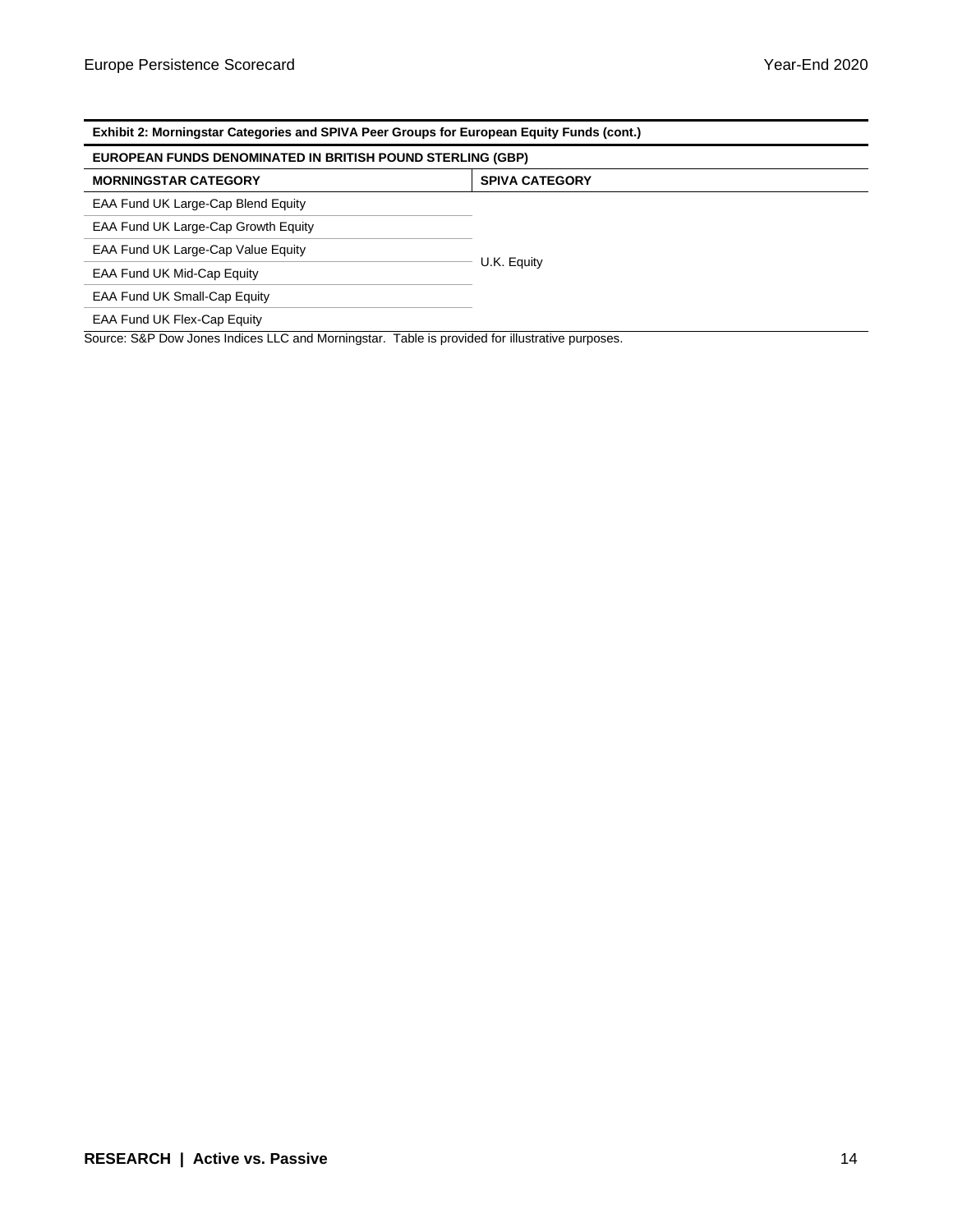| <b>S&amp;P DJI RESEARCH CONTRIBUTORS</b> |                           |                                  |
|------------------------------------------|---------------------------|----------------------------------|
| Sunjiv Mainie, CFA, CQF                  | Global Head               | sunjiv.mainie@spglobal.com       |
| Jake Vukelic                             | <b>Business Manager</b>   | jake.vukelic@spglobal.com        |
| <b>GLOBAL RESEARCH &amp; DESIGN</b>      |                           |                                  |
| <b>AMERICAS</b>                          |                           |                                  |
| Gaurav Sinha                             | Americas Head             | gaurav.sinha@spglobal.com        |
| Laura Assis                              | Analyst                   | laura.assis@spglobal.com         |
| Cristopher Anguiano, FRM                 | Senior Analyst            | cristopher.anguiano@spglobal.com |
| Nazerke Bakytzhan, PhD                   | <b>Senior Analyst</b>     | nazerke.bakytzhan@spglobal.com   |
| Smita Chirputkar                         | Director                  | smita.chirputkar@spglobal.com    |
| Rachel Du                                | <b>Senior Analyst</b>     | rachel.du@spglobal.com           |
| Bill Hao                                 | Director                  | wenli.hao@spglobal.com           |
| Qing Li                                  | Director                  | ging.li@spglobal.com             |
| Berlinda Liu, CFA                        | Director                  | berlinda.liu@spglobal.com        |
| Lalit Ponnala, PhD                       | Director                  | lalit.ponnala@spglobal.com       |
| Maria Sanchez, CIPM                      | Associate Director        | maria.sanchez@spglobal.com       |
| Hong Xie, CFA                            | <b>Senior Director</b>    | hong.xie@spglobal.com            |
| <b>APAC</b>                              |                           |                                  |
| Priscilla Luk                            | <b>APAC Head</b>          | priscilla.luk@spglobal.com       |
| <b>Arpit Gupta</b>                       | Senior Analyst            | arpit.gupta1@spglobal.com        |
| Akash Jain                               | <b>Associate Director</b> | akash.jain@spglobal.com          |
| Anurag Kumar                             | <b>Senior Analyst</b>     | anurag.kumar@spglobal.com        |
| Xiaoya Qu                                | Senior Analyst            | xiaoya.qu@spglobal.com           |
| Yan Sun                                  | Senior Analyst            | yan.sun@spglobal.com             |
| Tim Wang                                 | Senior Analyst            | tim.wang@spglobal.com            |
| Liyu Zeng, CFA                           | Director                  | liyu.zeng@spglobal.com           |
| <b>EMEA</b>                              |                           |                                  |
| Andrew Innes                             | <b>EMEA Head</b>          | andrew.innes@spglobal.com        |
| Alberto Allegrucci, PhD                  | Senior Analyst            | alberto.allegrucci@spglobal.com  |
| Panos Brezas, PhD                        | Senior Analyst            | panos.brezas@spglobal.com        |
| Leonardo Cabrer, PhD                     | <b>Associate Director</b> | leonardo.cabrer@spglobal.com     |
| Andrew Cairns, CFA                       | Associate Director        | andrew.cairns@spglobal.com       |
| Niall Gilbride, CFA                      | Senior Analyst            | niall.gilbride@spglobal.com      |
| Rui Li, ACA                              | <b>Senior Analyst</b>     | rui.li@spglobal.com              |
| Jingwen Shi, PhD                         | Senior Analyst            | jingwen.shi@spglobal.com         |
| <b>INDEX INVESTMENT STRATEGY</b>         |                           |                                  |
| Craig J. Lazzara, CFA                    | Global Head               | craig.lazzara@spglobal.com       |
| Fei Mei Chan                             | Director                  | feimei.chan@spglobal.com         |
| Tim Edwards, PhD                         | <b>Managing Director</b>  | tim.edwards@spglobal.com         |
| Anu R. Ganti, CFA                        | <b>Senior Director</b>    | anu.ganti@spglobal.com           |
| Sherifa Issifu                           | Associate                 | sherifa.issifu@spglobal.com      |